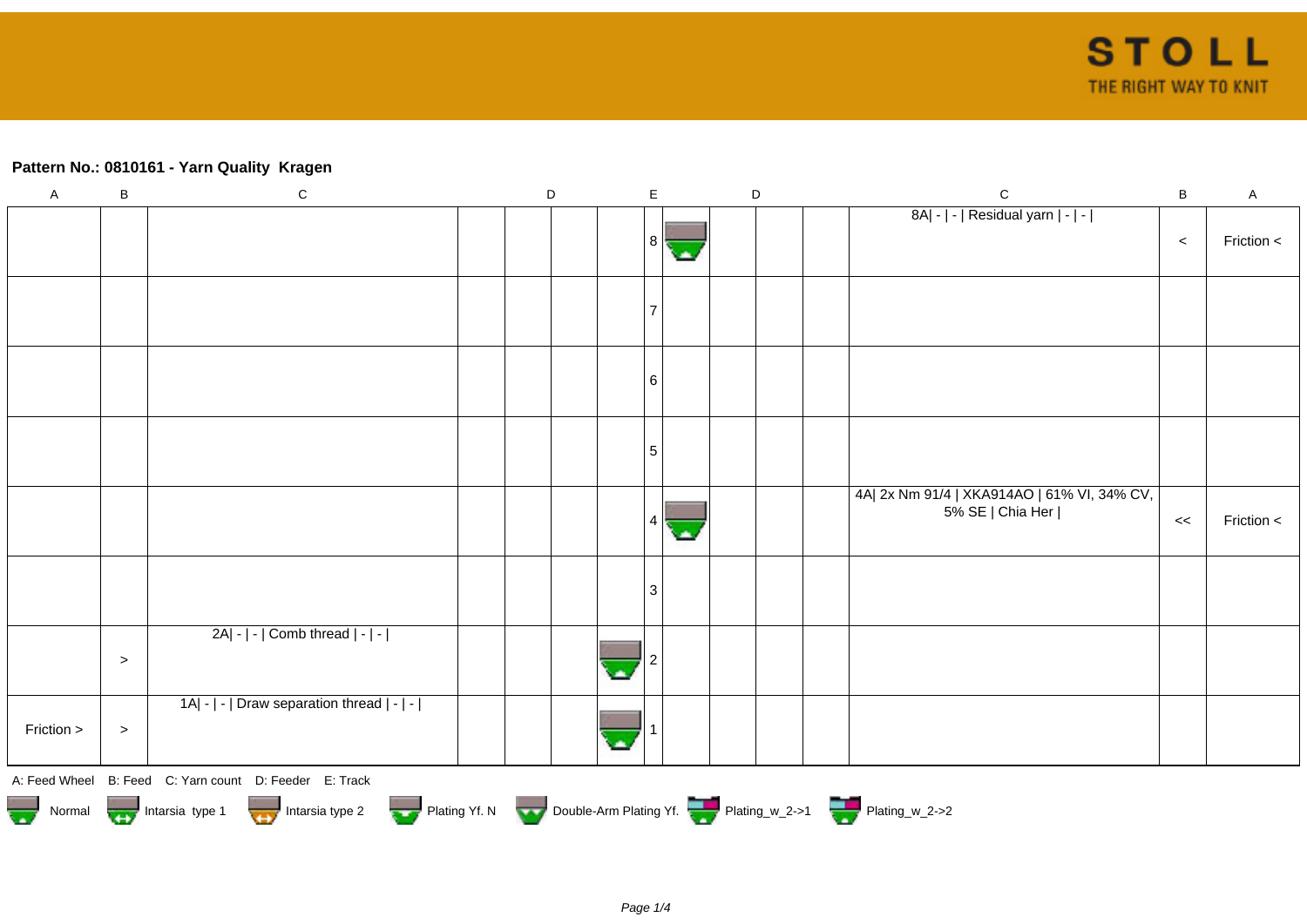## **Pattern No.: 0810161 - Yarn Quality V-Teil(e)**

| $\boldsymbol{\mathsf{A}}$ | B                                                                                                     | ${\bf C}$                                                      |  | $\mathsf D$ |  | E |  | $\mathsf D$ |  |  | $\mathbf C$                                                     | B     | $\mathsf A$    |
|---------------------------|-------------------------------------------------------------------------------------------------------|----------------------------------------------------------------|--|-------------|--|---|--|-------------|--|--|-----------------------------------------------------------------|-------|----------------|
|                           |                                                                                                       |                                                                |  |             |  | 8 |  |             |  |  | 8A  -   -   Residual yarn   -   -                               | $\,<$ | Friction $\lt$ |
|                           |                                                                                                       |                                                                |  |             |  |   |  |             |  |  |                                                                 |       |                |
| Friction >                | $>$                                                                                                   | 6A 2x Nm 91/4   XKA914AO   61% VI, 34% CV,<br>5% SE   Chia Her |  |             |  |   |  |             |  |  |                                                                 |       |                |
|                           |                                                                                                       |                                                                |  |             |  | 5 |  |             |  |  |                                                                 |       |                |
|                           |                                                                                                       |                                                                |  |             |  |   |  |             |  |  | 4A  2x Nm 91/4   XKA914AO   61% VI, 34% CV,<br>5% SE   Chia Her | <<    | Friction <     |
|                           |                                                                                                       |                                                                |  |             |  | 3 |  |             |  |  |                                                                 |       |                |
|                           | $\, > \,$                                                                                             | 2A  -   -   Comb thread   -   -                                |  |             |  |   |  |             |  |  |                                                                 |       |                |
| Friction >                | $\, >$                                                                                                | 1A  -   -   Draw separation thread   -   -                     |  |             |  |   |  |             |  |  |                                                                 |       |                |
|                           |                                                                                                       | A: Feed Wheel B: Feed C: Yarn count D: Feeder E: Track         |  |             |  |   |  |             |  |  |                                                                 |       |                |
|                           | Normal Montain Strategy Intarsia type 2 Plating Yf. N Double-Arm Plating Yf. N Double-Arm Plating Yf. |                                                                |  |             |  |   |  |             |  |  |                                                                 |       |                |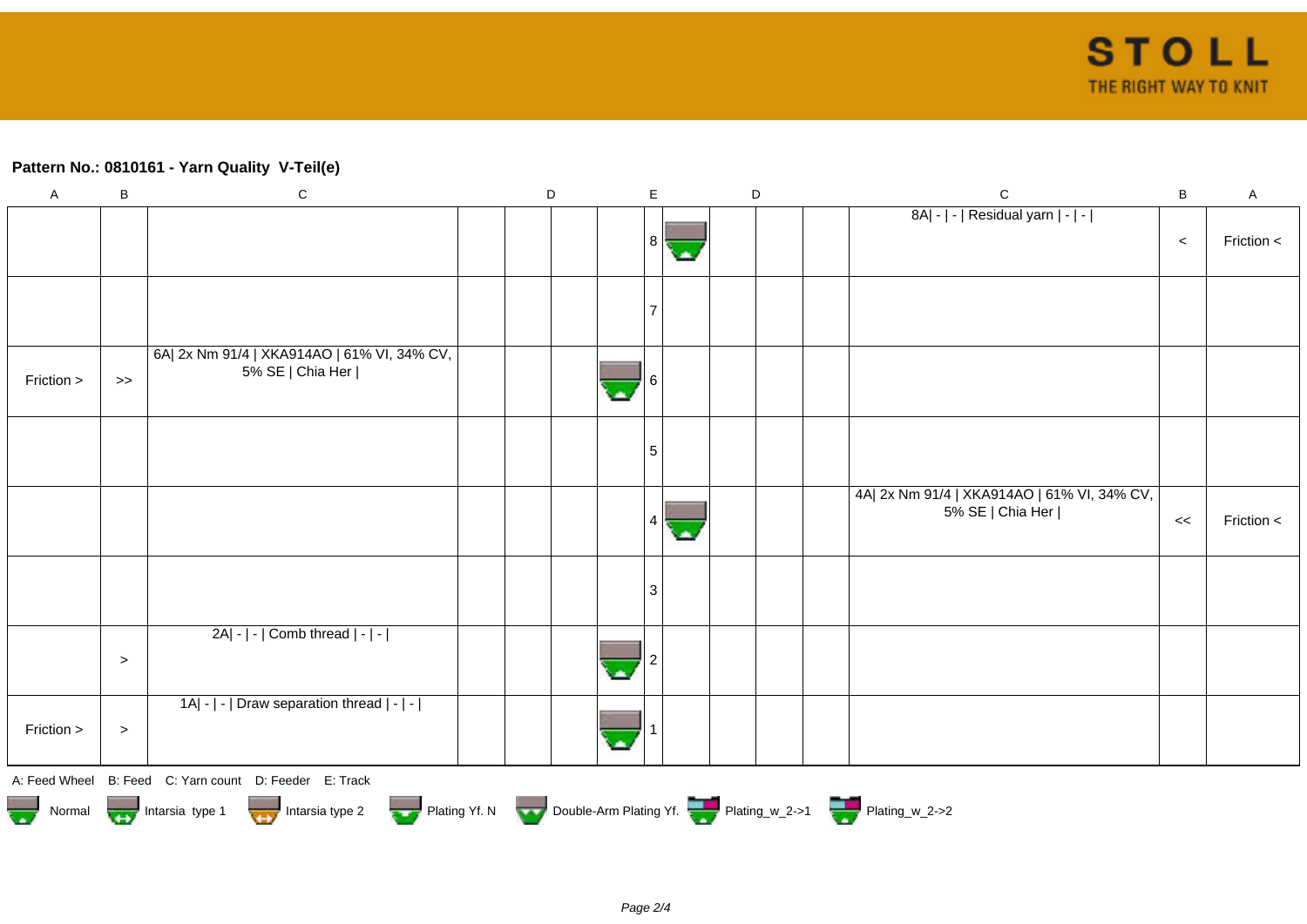## **Pattern No.: 0810161 - Yarn Quality R-Teil(e)**

| $\mathsf A$ | B         | $\mathbf C$                                                                                                                                | D | $\mathsf E$ | $\mathsf D$ | $\mathsf C$                                                     | $\sf B$ | $\mathsf{A}$ |
|-------------|-----------|--------------------------------------------------------------------------------------------------------------------------------------------|---|-------------|-------------|-----------------------------------------------------------------|---------|--------------|
|             |           |                                                                                                                                            |   | 8 I         |             | 8A  -   -   Residual yarn   -   -                               | $\,<$   | Friction <   |
|             |           |                                                                                                                                            |   | 7           |             |                                                                 |         |              |
|             |           |                                                                                                                                            |   | 6           |             |                                                                 |         |              |
|             |           |                                                                                                                                            |   | 5           |             |                                                                 |         |              |
|             |           |                                                                                                                                            |   |             |             | 4A  2x Nm 91/4   XKA914AO   61% VI, 34% CV,<br>5% SE   Chia Her | <<      | Friction <   |
|             |           |                                                                                                                                            |   | 3           |             |                                                                 |         |              |
|             | $\, > \,$ | 2A  -   -   Comb thread   -   -                                                                                                            |   |             |             |                                                                 |         |              |
| Friction >  | $\, >$    | 1A  -   -   Draw separation thread   -   -                                                                                                 |   |             |             |                                                                 |         |              |
|             |           | A: Feed Wheel B: Feed C: Yarn count D: Feeder E: Track<br>Normal Montain Strategy Intarsia type 2 but Plating Yf. N Double-Arm Plating Yf. |   |             |             |                                                                 |         |              |